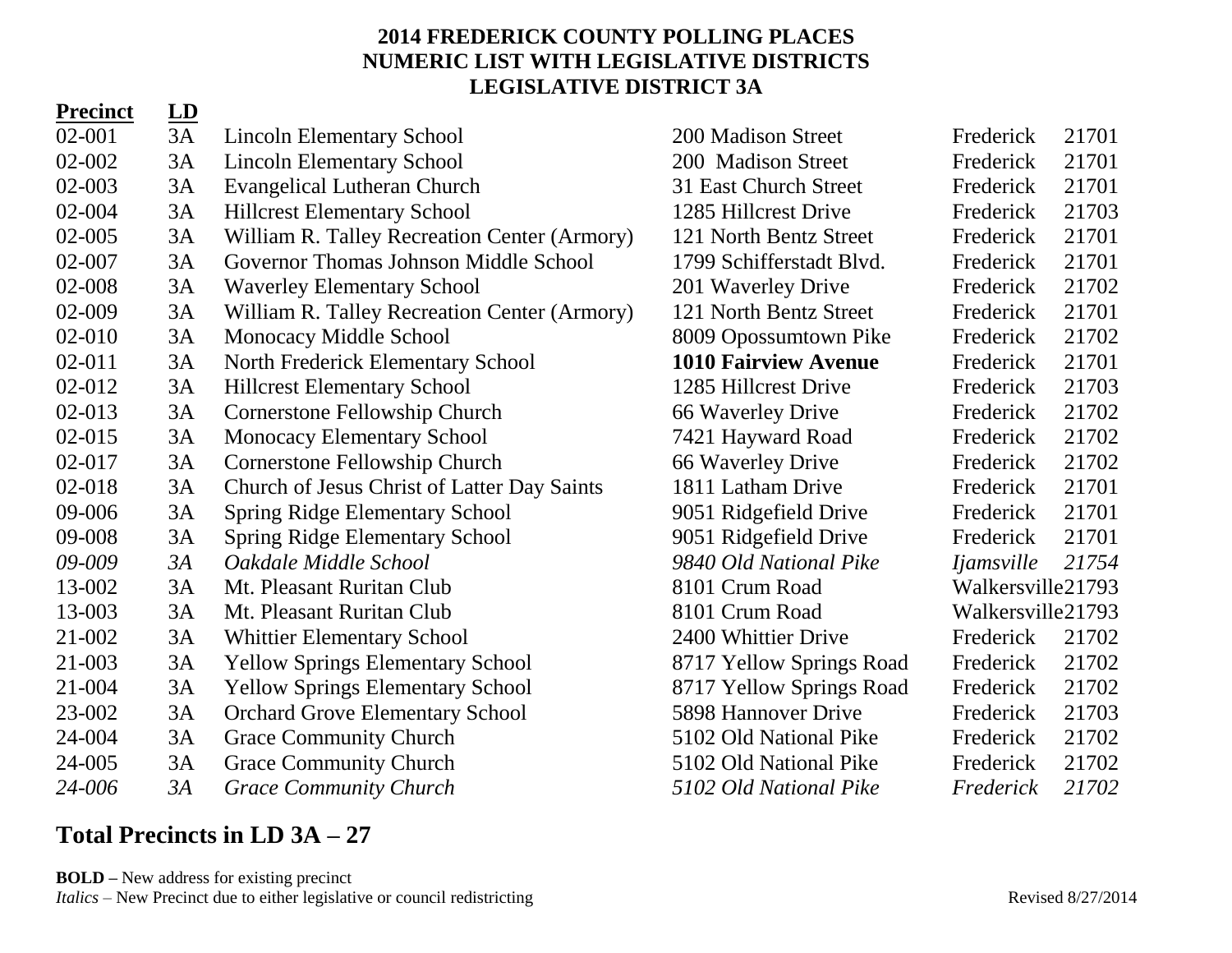### **2014 FREDERICK COUNTY POLLING PLACES NUMERIC LIST WITH LEGISLATIVE DISTRICTS LEGISLATIVE DISTRICT 3B**

| <b>Precinct</b> | $\underline{\mathbf{LD}}$ |                                           |                             |                         |       |
|-----------------|---------------------------|-------------------------------------------|-----------------------------|-------------------------|-------|
| $01 - 001$      | 3B                        | <b>Carroll Manor Elementary School</b>    | 5624 Adamstown Road         | Adamstown               | 21710 |
| 01-002          | 3B                        | <b>Tuscarora High School</b>              | 5312 Ballenger Creek Pike   | Frederick               | 21703 |
| 02-006          | 3B                        | <b>Ballenger Creek Middle School</b>      | 5525 Ballenger Creek Pike   | Frederick               | 21703 |
| $02 - 014$      | 3B                        | <b>Ballenger Creek Elementary School</b>  | 5250 Kingsbrook Drive       | Frederick               | 21703 |
| $02 - 016$      | 3B                        | <b>Crestwood Middle School</b>            | 7100 Foxcroft Drive         | Frederick               | 21703 |
| 07-004          | 3B                        | Urbana Regional Library                   | 9020 Amelung Street         | Frederick               | 21704 |
| 07-006          | 3B                        | St. Ignatius of Loyola Catholic Church    | 4103 Prices Distillery Road | <i>l</i> iamsville      | 21754 |
| 07-007          | 3B                        | Urbana Regional Library                   | 9020 Amelung Street         | Frederick               | 21704 |
| 09-003          | 3B                        | Oakdale Middle School                     | 9840 Old National Pike      | <i>l</i> iamsville      | 21754 |
| 14-001          | 3B                        | <b>Jefferson Ruritan Community Center</b> | 4603B Lander Road           | Jefferson               | 21755 |
| 14-002          | 3B                        | <b>Valley Elementary School</b>           | 3519 Jefferson Pike         | Jefferson               | 21755 |
| $21 - 007$      | 3B                        | <b>Brook Hill United Methodist Church</b> | 8946 Indian Springs Road    | Frederick               | 21702 |
| 21-008          | 3B                        | <b>Whittier Elementary School</b>         | 2400 Whittier Drive         | Frederick               | 21702 |
| 23-001          | 3B                        | <b>Orchard Grove Elementary School</b>    | 5898 Hannover Drive         | Frederick               | 21703 |
| 24-001          | 3B                        | The Church of the Transfiguration         | 6909 Maryland Avenue        | <b>Braddock Heights</b> | 21714 |
| 24-002          | 3B                        | <b>Grace Community Church</b>             | 5102 Old National Pike      | Frederick               | 21702 |
| 24-003          | 3B                        | <b>Braddock Heights Community Center</b>  | 4830 Schley Avenue          | Braddock Heights 21714  |       |

**Total Precincts in LD 3B – 17**